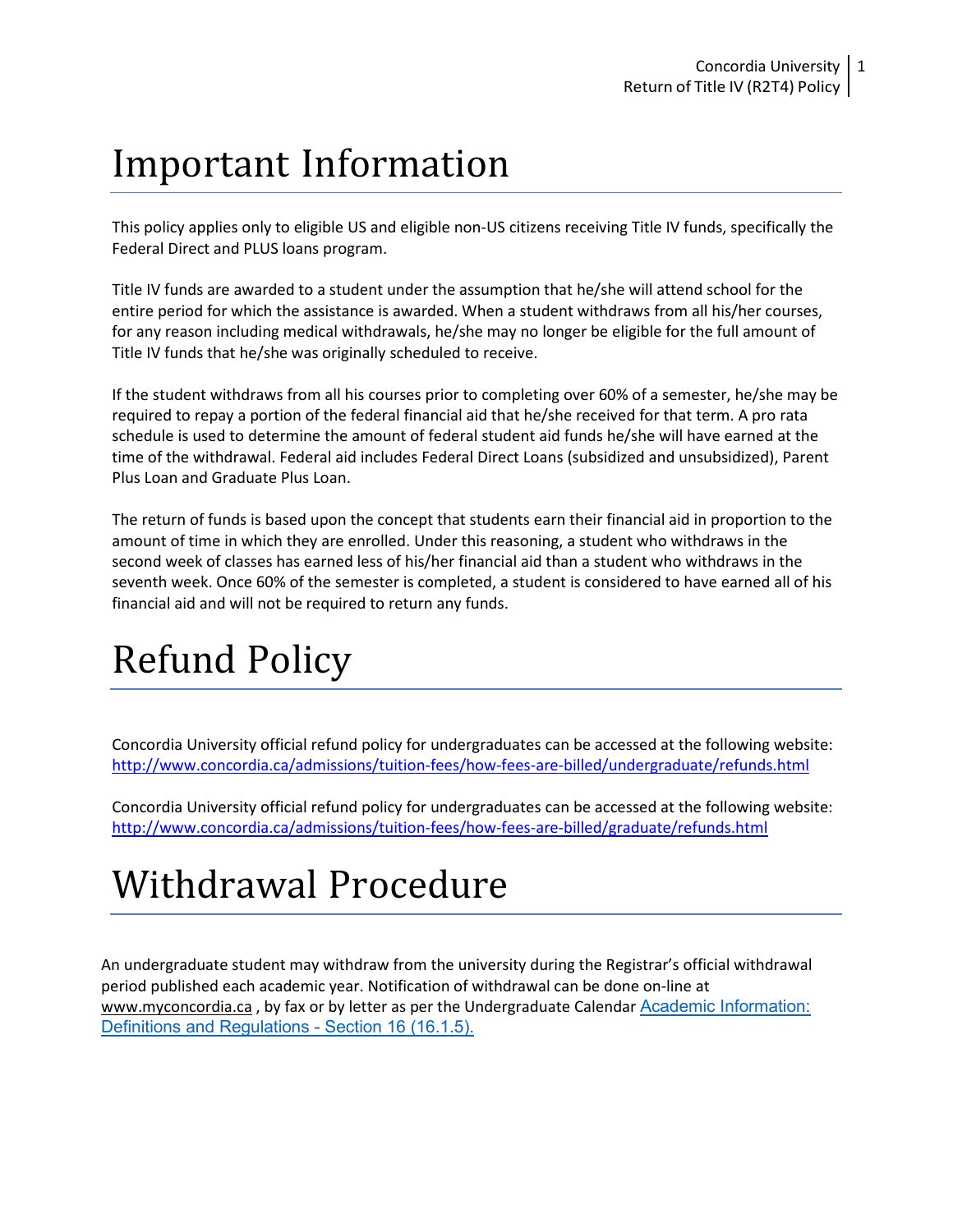- Graduate students who wish to withdraw from their program or from the University must do so by the DNE deadline and include the reason(s) for withdrawing. A "Notice of Withdrawal from Graduate Program" form must be completed and submitted to the student's Graduate Program Director as per the Graduate Calendar.

- Students who withdraw without official notification (as described above) due to an unusual or extraordinary situation, a death in the family, an illness (physical or psychological), or other special circumstances may discontinue (DISC) their courses until the published date on-line at [www.myconcordia.ca.](http://www.myconcordia.ca/)

- Students who do not properly withdraw before the published deadlines, and who do not complete assigned work, tests or exams, will receive failing grades. A grade entered as Not Reported "NR" indicates that a student appears to have unofficially withdrawn.

### Date of Withdrawal

As Concordia's programs are measured in credit hours and the institution is not required to take attendance, the date of withdrawal is determined using the following:

- The date the student withdrew from all their courses during the Office of the Registrar's withdrawal period.

- The date the student submitted his/her petition to withdraw to the Office of the Registrar if the Office of the Registrar's withdrawal period has ended and the student successfully petitioned to withdraw.

- The start date of the student's leave of absence, in the case of a graduate student.

- The notion of "leave of absence" applies only to Graduate students as per the Graduate Calendar
- The date the student was expelled/dismissed from the university.
- The date the student died, if the student passed away during the semester.
- The date the student discontinued (DISC) their courses on-line at [www.myconcordia.ca.](http://www.myconcordia.ca/)

Withdrawal Date for Unofficial Withdrawal: the student's withdrawal date is the **midpoint** of the payment period or, if applicable, the last date of academic attendance as determined by the institution's attendance records. (Date of Determination: must determine the withdrawal date **no later than 30 days after the end of the earlier of** (1) the payment period or the period of enrollment (as applicable), (2) the academic year, or (3) the student's educational program.)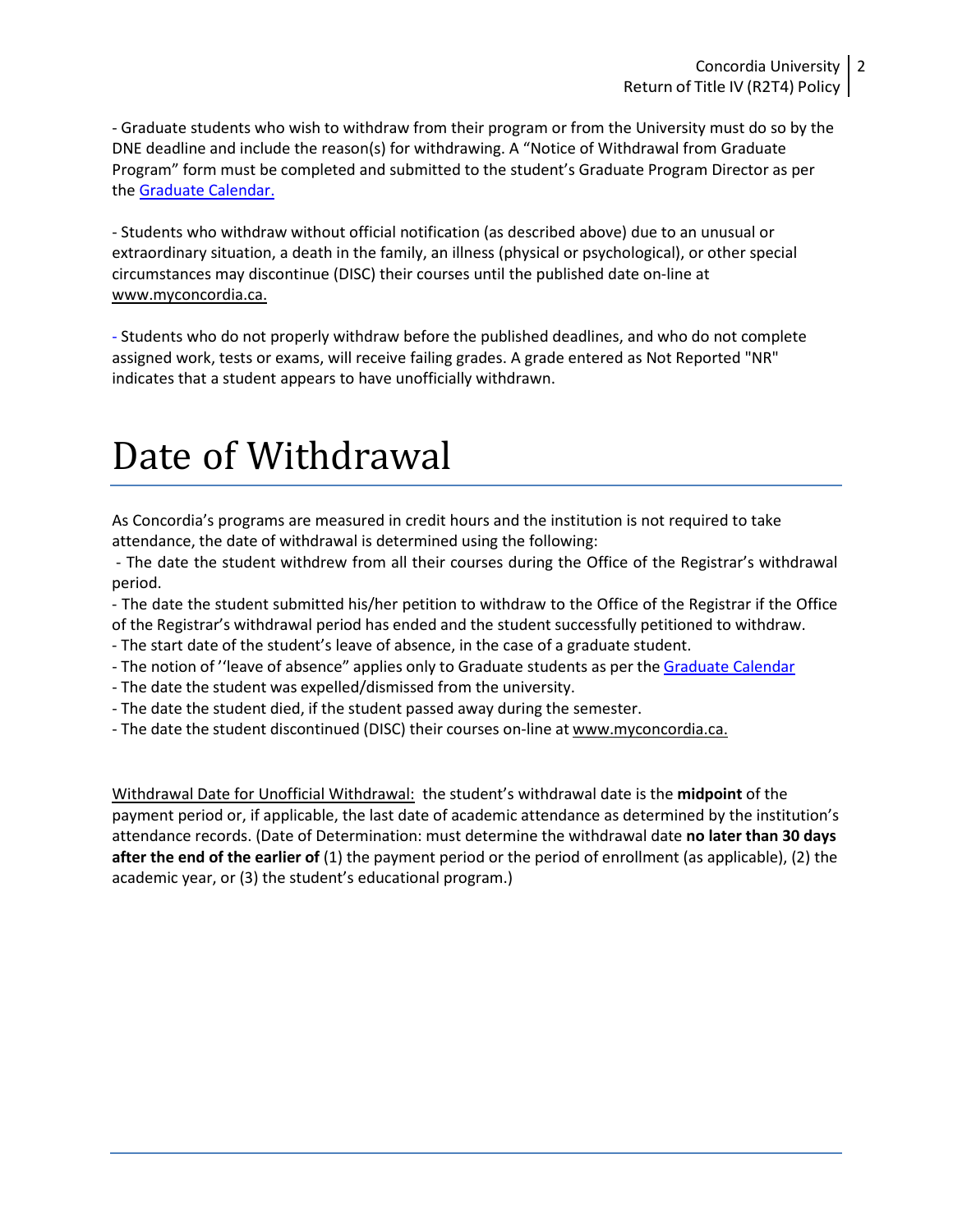## Return of Title IV Funds (R2T4) Policy FAAO Concordia University

The student must inform in a timely fashion, by email, the Financial Aid and Awards Office a[t](mailto:%20fundingyoureducation@concordia.ca) [fundingyoureducation@concordia.ca](mailto:%20fundingyoureducation@concordia.ca) of any withdrawal occurring during a semester.

The Financial Aid and Awards Office (FAO) determine the return of Title IV funds percentage. Institutions are required to determine the percentage of Title IV aid ''earned" by the student and to return the unearned portion to the appropriate aid program.

Regulations require schools to perform calculations within 30 days from the date the school determines a student's complete withdrawal. The school must return the Funds within 45 days of the calculation.

### The return of Title IV funds policy (stepby-step procedures):

Step 1: Student's Title IV information

The FAAO will determine:

A) The total amount of Title IV aid disbursed (not aid that could have been disbursed) for the term in which the student withdrew.

*A student's Title IV aid is counted as aid disbursed in the calculation if it has been applied to the student's account on or before the date the student withdrew*

B) The total amount of Title IV aid disbursed plus the Title IV aid that could have been disbursed for the semester in which the student withdrew.

Step 2: Percentage of Title IV Aid Earned

The FAAO will calculate the percentage of Title IV aid earned as follows:

- The number of calendar days completed by the student divided by the total number of calendar days in the semester in which the student withdrew.

*The total number of calendar day in a semester shall exclude any scheduled breaks of more than five days.*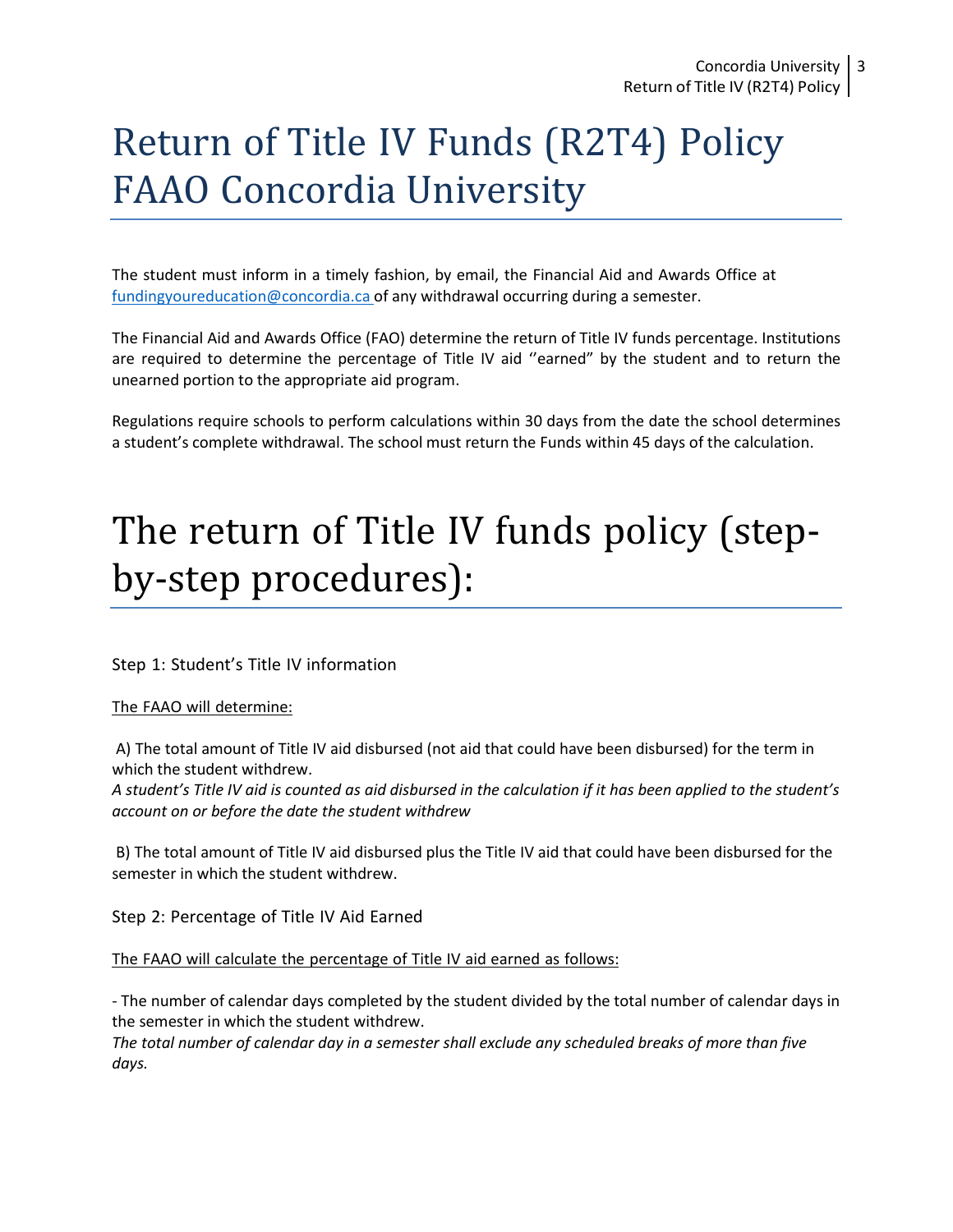### Days Attended ÷ Days in Enrollment Period = Percentage Completed

If the calculated percentage exceeds 60%, then the student has "earned" all the Title IV aid for the *enrollment period*

### Step 3: Amount of Title IV Earned by the Student

The FAAO will calculate the amount of Title IV earned as follows:

The percentage of Title IV aid earned (Step 2) multiplied by the total amount of Title IV aid disbursed or that could have been disbursed for the term in which the student withdrew (Step 1-B).

Total Aid Disbursed x Percentage Completed = Earned Aid

Step 4: Amount of Title IV Aid to be Disbursed or Returned

- If the aid already disbursed equals the earned aid, no further action is required.

- If the aid already disbursed is greater than the earned aid, the difference must be returned to the appropriate Title IV aid program.

Total Disbursed Aid – Earned Aid = Unearned Aid to be Returned

- If the aid already disbursed is less than the earned aid, the FAAO will calculate a Post-Withdrawal Disbursement.

#### Post-Withdrawal Disbursement

All post-withdrawal disbursements are applied to student account first, and any resulting credit balance must be disbursed to the student within 14 days.

Step 4: Return of the Title IV Aid, based on the type of aid disbursed, in the following order

- 1. Federal Unsubsidized Stafford Loan
- 2. Federal Subsidized Stafford Loan
- 3. Parent Plus Loan or Graduate Plus Loan

Loans must be repaid by the loan borrower (student/parent) as outlined in the terms of the borrower's Master Promissory Note.

The student's grace period for loan repayments for Federal Unsubsidized and Subsidized Direct Loans will begin on the day of the withdrawal from the University. The student should contact the lender if he/she has question regarding their grace period or repayment status.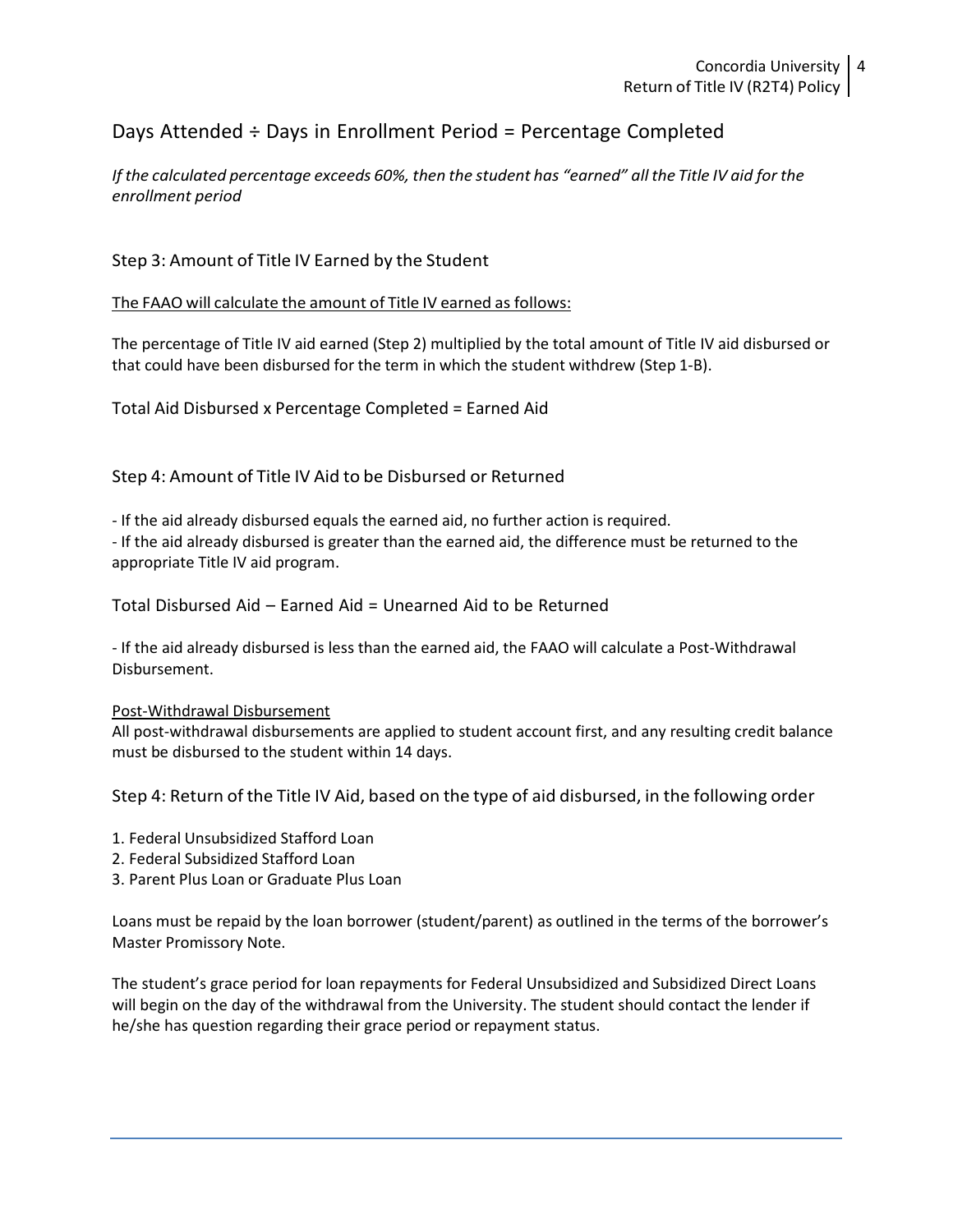# Institutional and student responsibility in regards to the Federal Return of Title IV Funds policy

The FAAO's responsibilities in regard to the Return of Title IV funds policy include:

1. Providing each student with the information given in this policy;

2. Identifying students affected by this policy and completing the Return of Title IV Funds calculation;

3. Informing (by e-mail) the student of the result of the Return of Title IV Funds calculation and any balance owed to the University as a result of a required return of funds;

4. Returning any unearned Title IV aid that is due to the Title IV programs (within 45 days of the calculation) and, if applicable, notifying the borrower's holder of federal loan funds of the student's withdrawal date;

5. Notifying student and /or Plus borrower by e-mail of eligibility for a Post-Withdraw Disbursement, if applicable;

*Email communication to the student will include information that as a result of the Return of Title IV Funds calculation, Concordia University and the student may be required to return any "unearned" Title IV aid received. Concordia University may be obliged to return those funds on behalf of the student. If the amount of the loan funds returned exceeds the existing credits on the student's account at Concordia University, the student will owe the funds to the University. The student should make arrangements with Concordia University's Student Accounts & University Cashier to repay their outstanding balance to the University as soon as possible.*

### *Internal Procedure:*

- Financial Aid & Awards Office (FAO) advises Student Accounts Office (SAO) when a student account must be debited for a Return of Title IV loan (R2T4)
- SAO debits the R2T4 amount for the student.
- Once the monies are debited, they are transferred to an external account titled "US Gov't Loan Deposits", SAO advises FAO.
- A request for a wire-transfer to return the monies to the US Department of Education is initiated.
- The amounts that the FAO has returned to US now have to be billed to the student.
- Email student with PDF of official letter explaining their responsibilities regarding a R2T4 calculation and academic withdrawal.
- Update COD record.